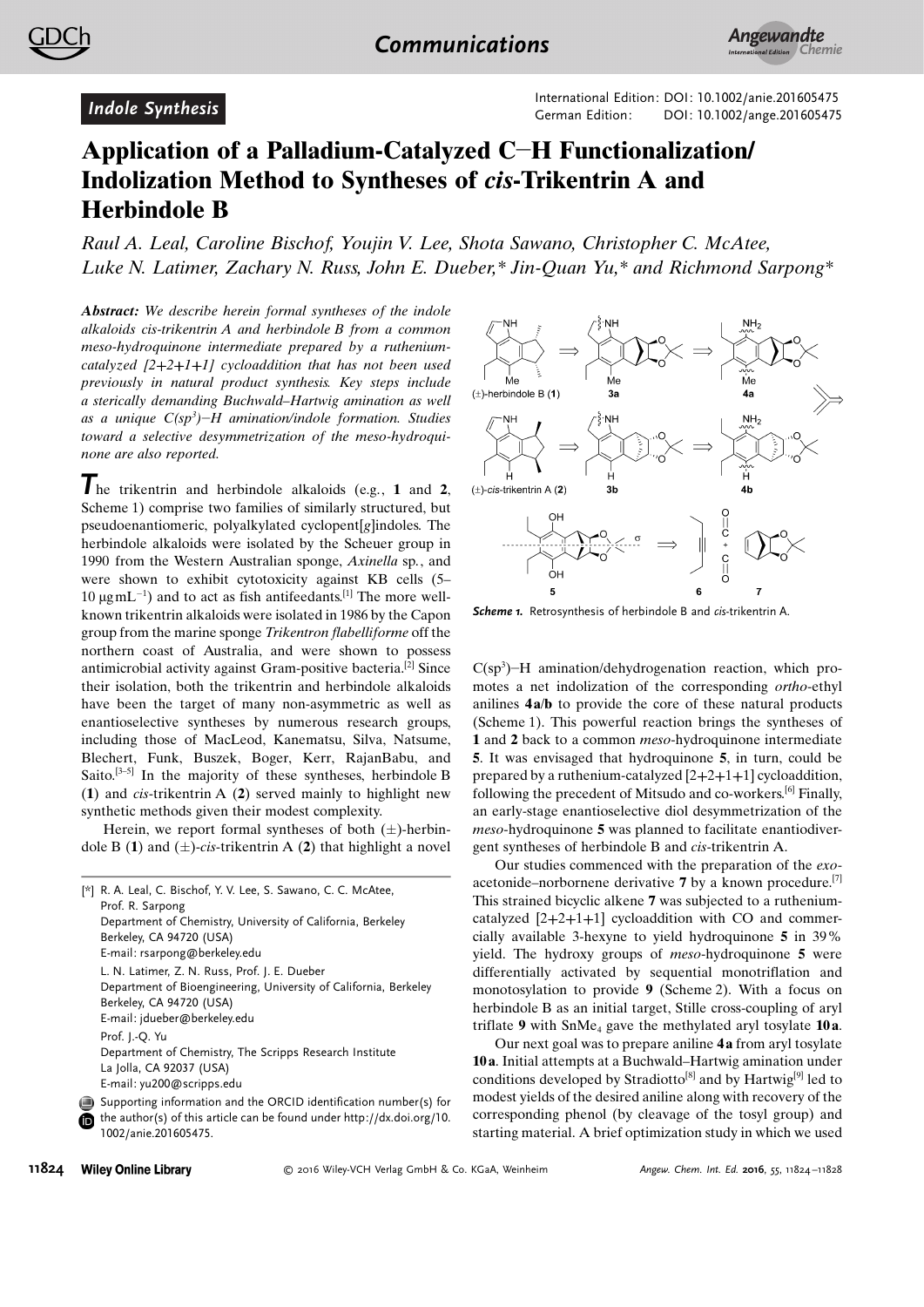

Scheme 2. Synthesis of aniline intermediate 4a toward herbindole B (1). Reagents and conditions: a)  $\lceil Ru_3(CO)_{12}\rceil$  (4 mol%), 3-hexyne (1.1 equiv), CO (1200 psi), N-methylpiperidine, 160°C, 2 days, 39%; b) Tf<sub>2</sub>O (1.05 equiv), pyridine (1.2 equiv), CH<sub>2</sub>Cl<sub>2</sub>, 0  $\rightarrow$  20°C, 2 h, 58%; c) TsCl (1.1 equiv), Et<sub>3</sub>N (3 equiv), CH<sub>2</sub>Cl<sub>2</sub>, 0 - 20 °C, 12 h, 93%; d) SnMe<sub>4</sub> (1.5 equiv),  $[Pd(PPh_3)_4]$  (10 mol%), LiCl (5 equiv), DMF 150°C (microwave), 6 h, 91%; e) [Pd{P(o-tol)<sub>3</sub>}<sub>2</sub>] (3 mol%), CyPF-tBu (3 mol%), NaOtBu (1.0 equiv), NH<sub>3</sub> (4 equiv), 1,4-dioxane, 100 °C, 22 h, 54%. Tf=trifluoromethanesulfonyl, Ts=tosyl, DMF=N,N-dimethylformamide, tol=tolyl.

the Hartwig conditions as a starting point revealed that higher temperatures as well as fewer equivalents of ammonia (which likely attenuates tosyl cleavage) led to higher yields of 4a (54%).

We considered two main strategies for the construction of the C-N bond between the aniline amino group and the adjacent ethyl group that would ultimately provide the indole moiety resident in the trikentrin and herbindole alkaloids. The first entailed conversion of the aniline amino group into the corresponding aryl azide, which could be utilized in a nitrenoid insertion.<sup>[10]</sup> The second strategy was to use a directing group on the aniline nitrogen atom to effect C-H activation of the proximal ethyl group, thus culminating in C-N bond formation.<sup>[11]</sup>

Aryl azide 11 was readily formed from aniline 4a by the use of 2-azido-1,3-dimethylimidazolinium hexafluorophosphate  $(ADMP)^{[12]}$  as the diazo-transfer reagent (Scheme 3). By following the precedent of Driver and co-workers<sup>[13]</sup> and using  $[Rh_2(esp)_2]$  as a catalyst, we obtained indoline 12 in 29% yield (after in situ Boc protection). This transformation probably occurs in low yield (as compared to the Driver example, i.e.,  $13 \rightarrow 14$ ) because 11 does not enjoy a favorable Thorpe–Ingold effect or the statistical advantage of the tertbutyl group.

The direct conversion of aniline 4a (or its acylated or sulfonated derivatives) into the desired indoline (or corresponding indole) proved to be more effective. On the basis of literature precedent for  $C(sp^2)$ -H amination, a variety of directing groups on the aniline amino group, including the acetyl, tosyl,<sup>[14]</sup> and N,N-diisopropyloxalyl amide<sup>[15]</sup> groups, were tested in the more challenging  $C(sp^3)$ –H amination but



Previous work



Scheme 3. Rhodium-catalyzed azide decomposition to form the indoline system. Reagents and conditions: a) ADMP (2 equiv), DMAP (3 equiv), MeCN, 50°C, 3 h, 56%; b)  $[Rh_2(esp)_2]$  (5 mol%), Boc<sub>2</sub>O (1 equiv), toluene,  $120^{\circ}$ C, 16 h, 29%. ADMP = 2-azido-1,3-dimethylimidazolinium hexafluorophosphate, DMAP=4-dimethylaminopyridine,  $\exp = \alpha, \alpha, \alpha', \alpha'$ -tetramethyl-1,3-benzenedipropionic acid, Boc= tert-butoxycarbonyl.

to no avail. Inspired by a C-H activation/cross-coupling method developed by one of us  $(15+16 \rightarrow 17,$  Scheme 4),<sup>[11c]</sup> we envisioned an alternative pathway, through which, in the absence of a boronic acid coupling partner, perhaps C-N bond formation could be achieved.





Scheme 4. Direct indole formation by C-H activation. Reagents and conditions: a) Tf<sub>2</sub>O (1.05 equiv), 2,6-dtbpy (1.2 equiv), CH<sub>2</sub>Cl<sub>2</sub>,  $-78 \rightarrow$ 20°C, 95%; b) [Pd(OTf)<sub>2</sub>(MeCN)<sub>4</sub>] (20 mol%), Ac-L-Ilu-OH (40 mol%), NaOAc (6 equiv), Ag<sub>2</sub>CO<sub>3</sub> (2.5 equiv), tert-amyl alcohol, 100°C, 12 h, 66%. 2,6-dtbpy=2,6-di-tert-butyl pyridine, Ac-L-Ilu-OH=N-acetyl-L-isoleucine, Ar = 4-(methoxycarbonyl)phenyl, DMSO = dimethyl sulfoxide.

An untested variable was whether less-activated alkyl sites, such as the ethyl group in 18 a unlike the benzylic orthotolyl group in 15, could be activated under these conditions. Surprisingly, aniline triflamide 18 a reacted to give indole 19 a in 66% yield (one C-N bond and one C-C double bond formed; average 81% yield per event).<sup>[16]</sup> Not only was the desired C-N bond forged, but attendant oxidation yielded the indole moiety resident in natural product targets 1 and 2. Although the mechanism of this transformation has not been rigorously established, it may proceed by sequential  $C(sp^3)$ –H activation and C-N bond formation to give an indoline (intermediate 23 in Scheme 5), which is subsequently oxidized to the indole 24 at a faster rate than indoline formation. Although an alternative mechanism in which benzylic palla-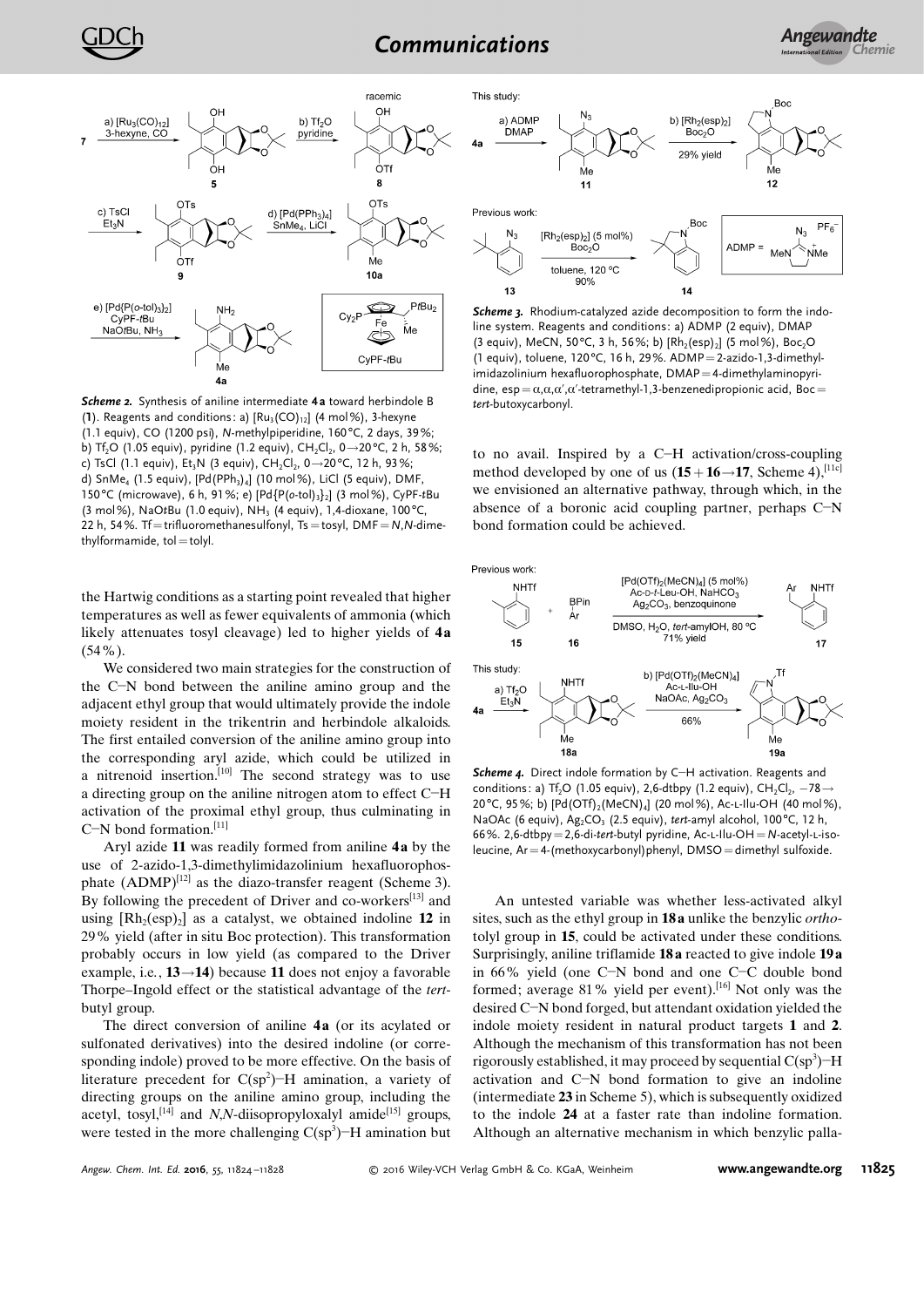

Scheme 5. Two possible catalytic cycles for the indolization reaction.  $\beta$ -H.E. =  $\beta$ -hydride elimination, R.E. = reductive elimination.

dation/ $\beta$ -hydride elimination to form *ortho*-vinyl compound 26 is followed by 5-endo-trig aminopalladation/ $\beta$ -hydride elimination cannot be discounted, we have not observed vinyl aniline 26 as an intermediate and therefore favor the former mechanism.

Removal of the triflyl group from 19 a and tosylation provided 30 a (Scheme 6), which is an intermediate in the synthesis of herbindole B by the Kerr group, $[4c]$  thus completing a formal synthesis.

The flexible aryl triflate functional handle allowed us to use 9 as a common intermediate and also develop a formal synthesis of cis-trikentrin A  $(2,$  Scheme 7).<sup>[17]</sup> For the preparation of 2, aryl triflate 9 was subjected to hydrogenolysis with  $H_2$  under high pressure to give 10 b in 89% yield. Aryl tosylate 10b was advanced to aniline triflamide 18b by Buchwald– Hartwig amination followed by triflation of the resulting aniline. When triflamide 18b was subjected to our newly developed indolization reaction, the corresponding indole



Scheme 6. Formal synthesis of herbindole B (1). Reagents and conditions: a)  $K_2CO_3$  (3.5 equiv), MeOH, 50°C, 19 h, 96%; b) TsCl (1.5 equiv), concentrated aqueous KOH (1.1 equiv), TBAHS (0.5 equiv), PhMe, 20 $^{\circ}$ C, 1 day, 80%; c) synthesis of herbindole B (1) by the Kerr group.<sup>[4c]</sup> TBAHS = tetrabutylammonium hydrogen sulfate.



Scheme 7. Formal synthesis of cis-trikentrin A. Reagents and conditions: a) 10% Pd/C (50 mol%), 4 Å MS (100 wt%), H<sub>2</sub> (700 psi), acetone, 50°C, 5 days, 89%; b)  $[Pd{P(o-tol)}_3]_2]$  (4 mol%), CyPF-tBu (4 mol%), NaOtBu (1.1 equiv), NH<sub>3</sub> (5 equiv), 1,4-dioxane, 100°C, 23 h, 82%; c) Tf<sub>2</sub>O (1.05 equiv), 2,6-dtbpy (1.2 equiv), CH<sub>2</sub>Cl<sub>2</sub>,  $-78$  to 5 °C, 1.5 h, 87%; d) Pd(OAc)<sub>2</sub> (20 mol%), Ac-L-Ilu-OH (40 mol%), NaOAc (6 equiv), Ag<sub>2</sub>CO<sub>3</sub> (2.5 equiv), tert-amyl alcohol, 100°C, 12 h, 61%; e) K<sub>2</sub>CO<sub>3</sub> (3.5 equiv), MeOH, 50°C, 6 h, 88%; f) TsCl (1.5 equiv), concentrated aqueous KOH (1.1 equiv), TBAHS (0.5 equiv), toluene, 20°C, 12 h, 84%; g) synthesis of cis-trikentrin A  $(2)$  by the Kerr group.[4d]

19b was isolated in 61% yield (one C-N bond and one C-C double bond formed; average 78% yield per event). N-Triflyl indole 19 $\bf{b}$  was transformed into N-tosyl indole 30 $\bf{b}$ , which is an intermediate in the synthesis of cis-trikentrin A (2) by Jackson and Kerr,[4d] thus completing its formal synthesis.

Given that the monotriflation of 5 to give 8 (Scheme 2) is the enantiodetermining step for the syntheses described

## 11826 [www.angewandte.org](http://www.angewandte.org)

2016 Wiley-VCH Verlag GmbH & Co. KGaA, Weinheim Angew. Chem. Int. Ed. 2016, 55, 11824 –11828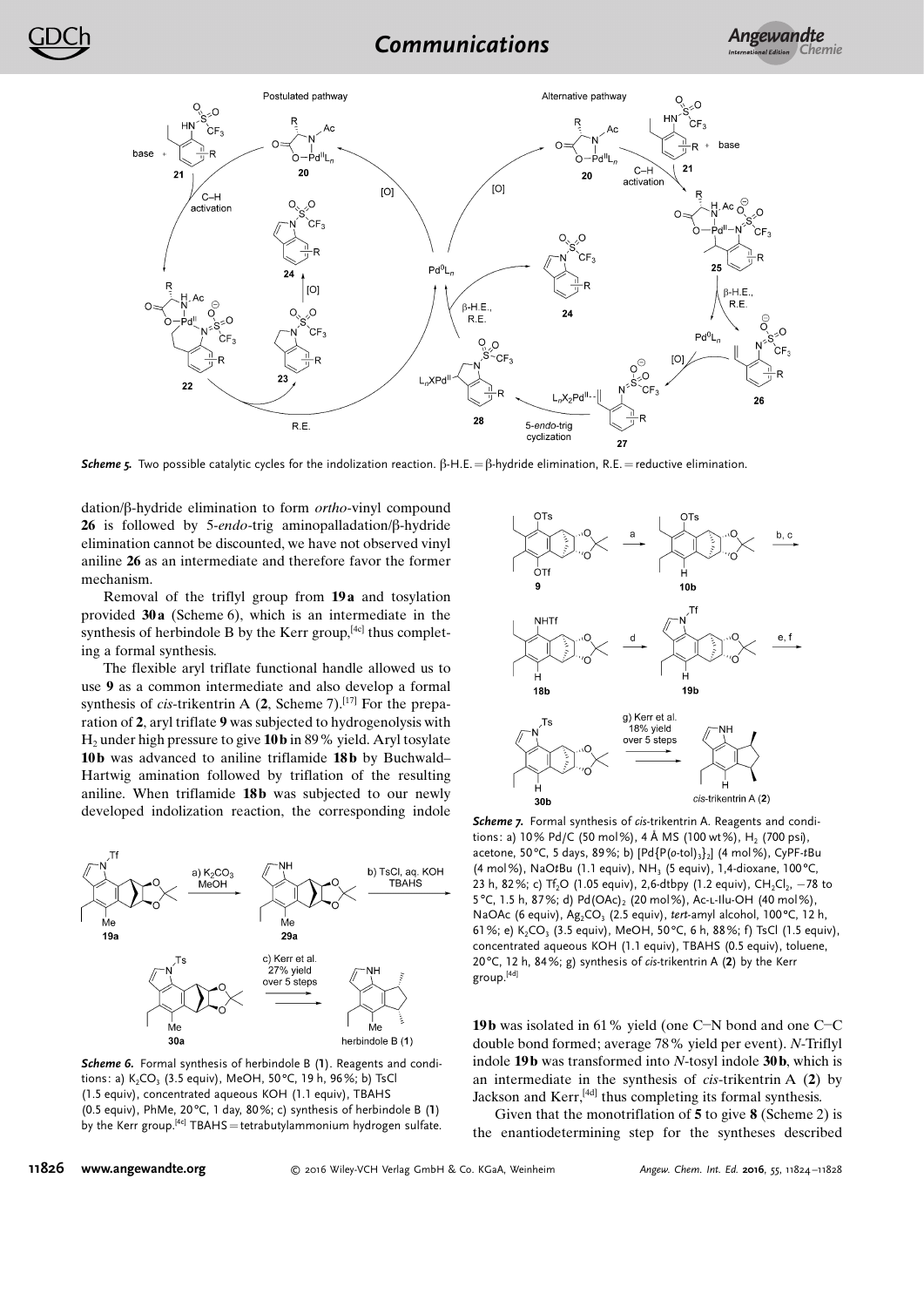

herein, we investigated several strategies to render this step enantioselective. Historically, enzymes,<sup>[18]</sup> metal catalysts,<sup>[19]</sup> and organocatalysts<sup>[20]</sup> have been employed in diol desymmetrization. Of these catalysts, organocatalysts have proven to be the most general. Therefore, we elected to investigate this avenue first. However, despite recorded successes in the organocatalytic enantioselective acylation, phosphorylation, and silylation of aliphatic diols, only limited success has been reported for phenol (and hydroquinone) substrates. Furthermore, only two examples of organocatalytic sulfonation are known.[21] Our preliminary studies to overcome these existing challenges have focused on the use of quinine derivatives,[22] peptides,<sup>[21a, 23]</sup> and chiral isothioureas<sup>[24]</sup> as catalysts. Additional challenges inherent to the use of hydroquinone 5 as a substrate include its ready oxidation to the corresponding quinone as well as oversulfonation. The use of quinine derivative 32 (Scheme 8) as a sulfonation catalyst led to low



Scheme 8. Reagents and catalysts tested in the enantioselective triflation and diastereoselective glucosylation of meso-hydroquinone 5. Reagents and conditions: a)  $Tf_2O$  (1.1 equiv), HBTM-2.1 (2.1 equiv),  $CH_2Cl_2$ ,  $-78 \rightarrow -40^{\circ}$ C, 1.5 days, 42% (63% ee); b) PtUGT2 glucosyltransferase (0.034 mol%), DMSO, aqueous buffer, 20°C, 5 days, 58% (d.r. 20:1).

conversion and no detectable enantiomeric excess. The use of chiral isothioureas proved more effective for the desired enantioselective sulfonation. Whereas the use of isothiourea catalyst HBTM-2.1 (33; 20 mol%) and  $Tf_2O$  gave monotriflated hydroquinone 8 with 19% ee (21% yield), a higher ee value (63% ee; 42% yield)<sup>[25]</sup> was observed with 2 equivalents of 33. In the latter case, 33 may serve as a chiral base for deprotonation of the hydroquinone substrate, instead of effecting asymmetric group transfer of the triflyl group. Notably, 33 could be recovered (in 69% yield) following the triflation and reused without any loss of enantioselectivity.

We also investigated the enzymatic desymmetrization of hydroquinone 5. We observed that with the glucosyltransferase PtUGT2,<sup>[26]</sup> glucosylation of hydroquinone  $5$  occurred in 58% yield to provide glucoside 31 with d.r. 20:1. This unprecedented desymmetrization with cheap and readily available glucose now provides an effective platform for the synthesis of the herbindoles and trikentrins in enantiomerically enriched form.

In summary, we have completed formal syntheses of herbindole B and cis-trikentrin A by using an unprecedented

palladium-catalyzed  $C(sp^3)$ -H functionalization/indolization reaction of an unbiased ethyl group. The syntheses diverge from a meso-hydroquinone intermediate 5, which provided an opportunity to investigate an unusual desymmetrizing sulfonation of a hydroquinone. Use of the chiral isothiourea HBTM-2.1 (33) enabled the enantioselective monotriflation of 5 to give 8 with 63–67% ee. An enzymatic glucosylation of hydroquinone 5 effected desymmetrization with 20:1 selectivity. The use of this unprecedented enzymatic desymmetrization to complete enantioselective syntheses of the herbindoles and trikentrins is the subject of ongoing studies in our laboratory.

## Acknowledgments

R.S. and J.-Q.Y. are grateful to the US National Science Foundation (NSF) CCI Center for Selective C-H Functionalization (CHE-1205646) for financial support. R.A.L. acknowledges a fellowship from the US NSF Graduate Research Fellowship (DGE-1106400). C.B. was supported by a Leopoldina Postdoctoral Fellowship (LPDS 2013-05). C.C.M. thanks the NSF-CCI Center for Selective C-H Functionalization for summer fellowships. We are grateful to Dr. Anna Hurtley and Prof. Scott Miller for performing the experiments with the peptide-based catalysts and related discussions. We are also grateful to Dr. Qingfeng Wu (Yu group) for optimization studies on the palladium-catalyzed C-N bond formation.

Keywords: C-H activation · desymmetrization · indole alkaloids · indolization · natural products

How to cite: Angew. Chem. Int. Ed. 2016, 55, 11824-11828 Angew. Chem. 2016, 128, 12003 – 12007

- [1] R. Herb, A. R. Carroll, W. Y. Yoshida, P. J. Scheuer, V. J. Paul, [Tetrahedron](http://dx.doi.org/10.1016/S0040-4020(01)88399-X) 1990, 46, 3089.
- [2] R. J. Capon, J. K. Macleod, P. J. Scammells, [Tetrahedron](http://dx.doi.org/10.1016/S0040-4020(01)88117-5) 1986, 42, [6545](http://dx.doi.org/10.1016/S0040-4020(01)88117-5).
- [3] For a review of trikentrins and herbindoles, see: L. F. Silva, Jr., M. V. Craveiro, I. R. M. Tébéka, [Tetrahedron](http://dx.doi.org/10.1016/j.tet.2010.03.089) 2010, 66, 3875.
- [4] For syntheses of herbindole B, see: a) H. Muratake, A. Mikawa, M. Natsume, [Tetrahedron Lett.](http://dx.doi.org/10.1016/S0040-4039(00)61322-9) 1992, 33, 4595; b) H. Muratake, A. Mikawa, T. Seino, M. Natsume, [Chem. Pharm. Bull.](http://dx.doi.org/10.1248/cpb.42.854) 1994, 42, [854](http://dx.doi.org/10.1248/cpb.42.854); c) S. K. Jackson, S. C. Banfield, M. A. Kerr, [Org. Lett.](http://dx.doi.org/10.1021/ol047498k) 2005, 7[, 1215](http://dx.doi.org/10.1021/ol047498k); d) S. K. Jackson, M. A. Kerr, [J. Org. Chem.](http://dx.doi.org/10.1021/jo062350v) 2007, 72, [1405](http://dx.doi.org/10.1021/jo062350v); e) N. Saito, T. Ichimaru, Y. Sato, [Org. Lett.](http://dx.doi.org/10.1021/ol300571b) 2012, 14, 1914; f) N. Chandrasoma, S. Pathmanathan, K. R. Buszek, [Tetrahe](http://dx.doi.org/10.1016/j.tetlet.2015.02.064)[dron Lett.](http://dx.doi.org/10.1016/j.tetlet.2015.02.064) 2015, 56, 3507.
- [5] For syntheses of cis-trikentrin A, see: a) J. K. Macleod, L. C. Monahan, [Tetrahedron Lett.](http://dx.doi.org/10.1016/S0040-4039(00)80105-7) 1988, 29, 391; b) J. K. Macleod, L. C. Monahan, [Aust. J. Chem.](http://dx.doi.org/10.1071/CH9900329) 1990, 43, 329; c) H. Muratake, M. Natsume, [Tetrahedron Lett.](http://dx.doi.org/10.1016/S0040-4039(00)76193-4) 1989, 30, 5771; d) H. Muratake, M. Watanabe, K. Goto, M. Natsume, [Tetrahedron](http://dx.doi.org/10.1016/S0040-4020(01)86755-7) 1990, 46, 4179; e) D. L. Boger, M. Zhang, [J. Am. Chem. Soc.](http://dx.doi.org/10.1021/ja00011a026) 1991, 113, 4230; f) P. Wiedenau, B. Monse, S. Blechert, [Tetrahedron](http://dx.doi.org/10.1016/0040-4020(94)01002-H) 1995, 51, [1167](http://dx.doi.org/10.1016/0040-4020(94)01002-H); g) R. J. Huntley, R. L. Funk, [Org. Lett.](http://dx.doi.org/10.1021/ol061259a) 2006, 8, 3403; h) K. R. Buszek, N. Brown, D. Luo, [Org. Lett.](http://dx.doi.org/10.1021/ol802425m) 2009, 11, 201; and Ref. [4d].